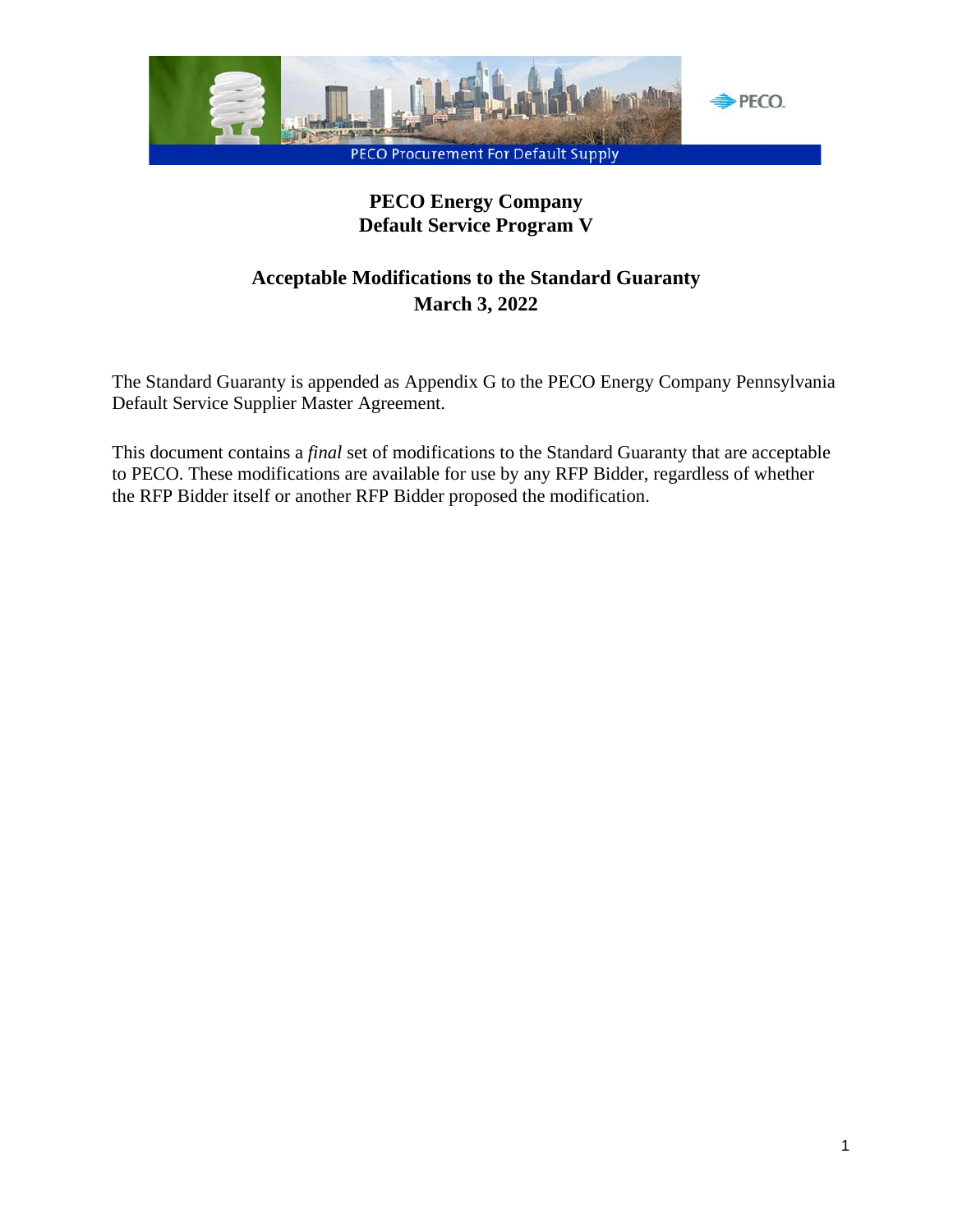### *Paragraph 1 - Original*

1. The Guarantor, as primary obligor and not merely as surety, hereby irrevocably and unconditionally guarantees the full and prompt payment when due (whether by acceleration or otherwise) of any sums due and payable by the DS Supplier as a result of an Event of Default under the Agreement(s) (including, without limitation, indemnities, damages, fees and interest thereon, pursuant to the terms of the Agreement(s)). [Notwithstanding anything to the contrary herein, the maximum aggregate liability of the Guarantor under this Guaranty shall in no event exceed \$\_\_\_, less the value of other liquid securities posted by the DS Supplier under the Agreement(s).] All such principal, interest, obligations and liabilities, collectively, are the "Guaranteed Obligations". This Guaranty is a guarantee of payment and not of collection.

### *Acceptable Modifications to Paragraph 1*

### **OPTIONAL CHANGE #1**

1. The Guarantor, as primary obligor and not merely as surety, hereby irrevocably and unconditionally guarantees the full and prompt payment when due (whether by acceleration or otherwise) of any sums due and payable by the DS Supplier as a result of an Event of Default under the Agreement(s) (including, without limitation, indemnities, damages, fees and interest thereon, pursuant to the terms of the Agreement(s)). [Notwithstanding anything to the contrary herein, the maximum aggregate liability of the Guarantor under this Guaranty shall in no event exceed \$\_\_\_, less excluding the value of other liquid securities posted by the DS Supplier under the Agreement(s).] All such principal, interest, obligations and liabilities, collectively, are the "Guaranteed Obligations". This Guaranty is a guarantee of payment and not of collection.

#### **OPTIONAL CHANGE # 2**

1. The Guarantor, as primary obligor and not merely as surety, hereby irrevocably and unconditionally guarantees the full and prompt payment when due (whether by acceleration or otherwise) of any sums due and payable by the DS Supplier as a result of an Event of Default under the Agreement(s) (including, without limitation, indemnities, damages, fees and interest thereon, pursuant to the terms of the Agreement(s)).  $\frac{1}{2}$  Notwithstanding anything to the contrary herein, the maximum aggregate liability of the Guarantor under this Guaranty shall in no event exceed \$, less the value of other liquid securities posted by the DS Supplier under the Agreement(s). $\frac{1}{2}$  All such principal, interest, obligations and liabilities, collectively, are the "Guaranteed Obligations". This Guaranty is a guarantee of payment and not of collection.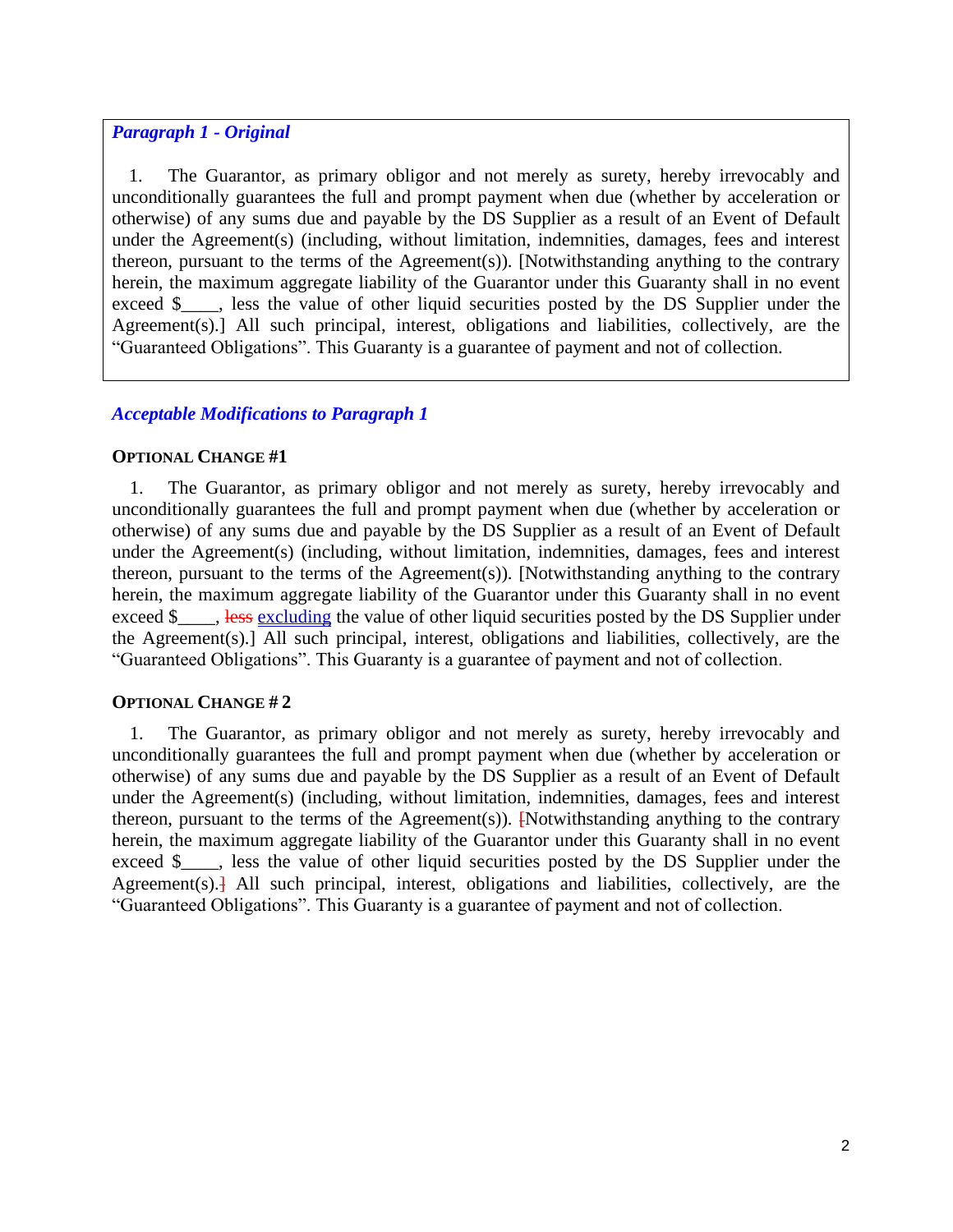#### **OPTIONAL CHANGE #3**

1. The Guarantor, as primary obligor and not merely as surety, hereby irrevocably and unconditionally guarantees the full and prompt payment when due (whether by acceleration or otherwise) of any sums due and payable by the DS Supplier as a result of an Event of Default under the Agreement(s) (including, without limitation, indemnities, damages, fees and interest thereon, pursuant to the terms of the Agreement(s)). [Notwithstanding anything to the contrary herein, the maximum aggregate liability of the Guarantor under this Guaranty shall in no event exceed \$\_\_\_, less the value other liquid securities posted by the DS Supplier under the Agreement(s).] All such principal, interest, obligations and liabilities, collectively, are the "Guaranteed Obligations". This Guaranty is a guarantee of payment and not of collection. For the avoidance of doubt, this guaranty guarantees only payment obligations of DS Supplier and does not guarantee physical delivery or, to the extent applicable, reporting obligations of DS Supplier.

#### **OPTIONAL CHANGE #4**

1. The Guarantor, as primary obligor and not merely as surety, hereby irrevocably and unconditionally guarantees the full and prompt payment when due (whether by acceleration or otherwise) of any sums due and payable by the DS Supplier as a result of an Event of Default under the Agreement(s) (including, without limitation, indemnities, damages, fees and interest thereon, pursuant to the terms of the Agreement(s)). [Notwithstanding anything to the contrary herein, the maximum aggregate liability of the Guarantor under this Guaranty shall in no event exceed  $\lceil 8 \rceil$ , less the value of other liquid securities posted by the DS Supplier under the Agreement(s).] All such principal, interest, obligations and liabilities, collectively, are the "Guaranteed Obligations". This Guaranty is a guarantee of payment and not of collection.

#### **OPTIONAL CHANGE #5**

1. The Guarantor, as primary obligor and not merely as surety, hereby irrevocably and unconditionally guarantees the full and prompt payment when due (whether by acceleration or otherwise) of any sums due and payable by the DS Supplier as a result of an Event of Default under the Agreement(s) (including, without limitation, indemnities, damages, fees and interest thereon, pursuant to the terms of the Agreement(s)). [Notwithstanding anything to the contrary herein, the maximum aggregate liability of the Guarantor under this Guaranty shall in no event exceed \$ cases the value of other liquid securities posted by the DS Supplier under the Agreement(s).] All such principal, interest, obligations and liabilities, collectively, are the "Guaranteed Obligations". This Guaranty is a guarantee of payment and not of collection. Guarantor's obligations and liability under this Guaranty shall be limited to payment obligations only and Guarantor shall have no obligation to perform under any Agreement, including, without limitation, to sell, deliver, supply or transport gas, electricity or any other commodity.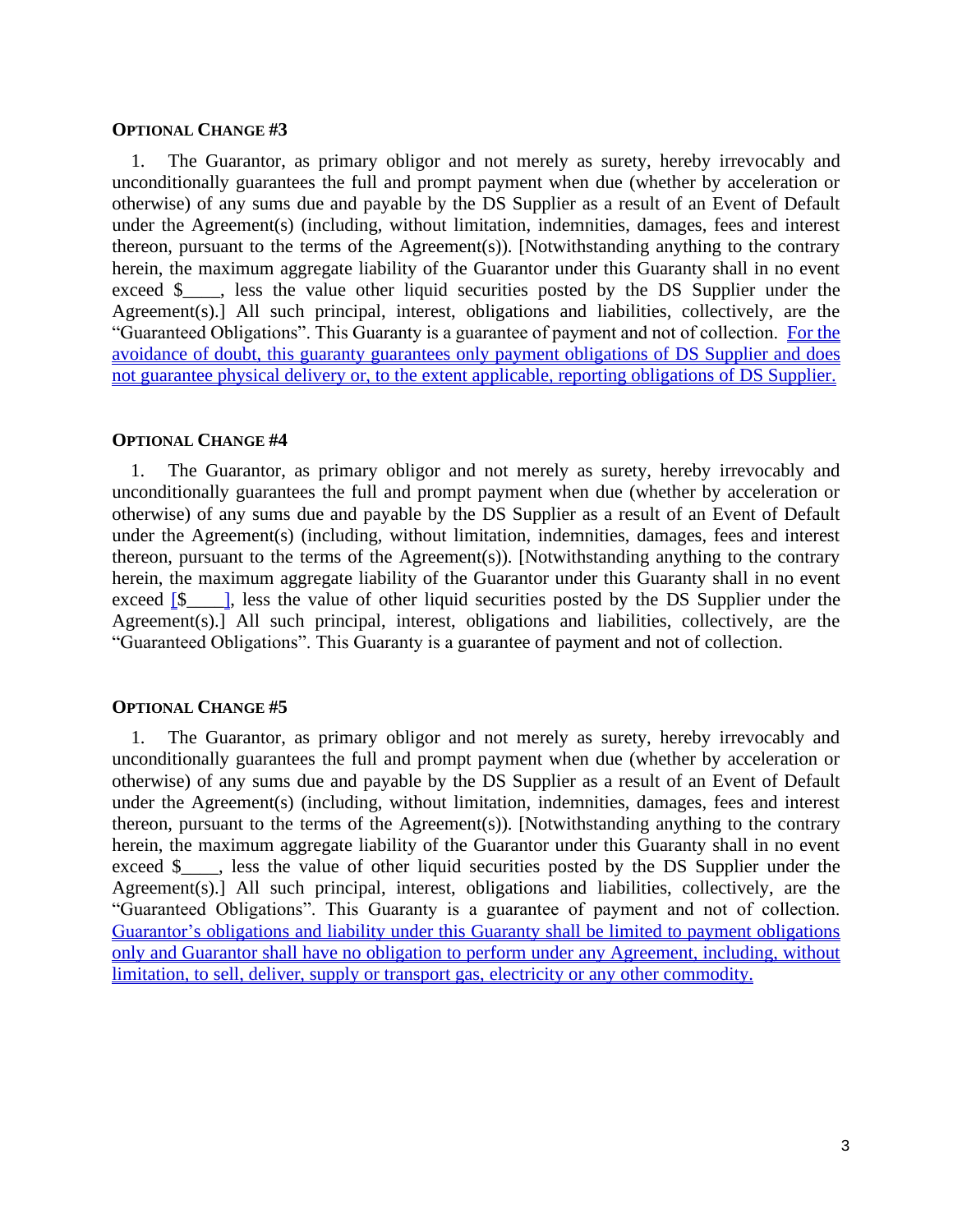#### **OPTIONAL CHANGE #6**

1. The Guarantor, as primary obligor and not merely as surety, hereby irrevocably and unconditionally guarantees the full and prompt payment when due (whether by acceleration or otherwise) of any sums due and payable by the DS Supplier as a result of an Event of Default under the Agreement(s) (including, without limitation, indemnities, damages, fees and interest thereon, pursuant to the terms of the Agreement(s)). [Notwithstanding anything to the contrary herein, the maximum aggregate liability of the Guarantor under this Guaranty shall in no event exceed \$\_\_\_, less the value of anyother liquid securities posted by the DS Supplier under the Agreement(s).] All such principal, interest, obligations and liabilities, collectively, are the "Guaranteed Obligations". This Guaranty is a guarantee of payment and not of collection.

#### **OPTIONAL CHANGE #7**

1. The Guarantor, as primary obligor and not merely as surety, hereby irrevocably and unconditionally guarantees the full and prompt payment when due (whether by acceleration or otherwise) of any sums due and payable by the DS Supplier as a result of an Event of Default under the Agreement(s) (including, without limitation, indemnities, damages, fees and interest thereon, pursuant to the terms of the Agreement(s)). [Notwithstanding anything to the contrary herein, the maximum aggregate liability of the Guarantor under this Guaranty shall in no event exceed \$, less the value of other liquid securities posted by the DS Supplier under the Agreement(s).] All such principal, interest, obligations and liabilities, collectively, are the "Guaranteed Obligations". This Guaranty is a guarantee of payment and not of collection. By acceptance of this Guaranty, the Guaranteed Party agrees that this Guaranty replaces, supersedes and renders null and void the Guaranty dated [2000 m is not be Guarantor to the Guarantor to the state of the Guarantor to the state of the state of the state of the state of the state of the state of the state of the stat Guaranteed Party in the maximum aggregate liability of [  $\qquad$  [ USD.

*PLEASE NOTE that this change is acceptable if the RFP Bidder has an existing outstanding guaranty with PECO.*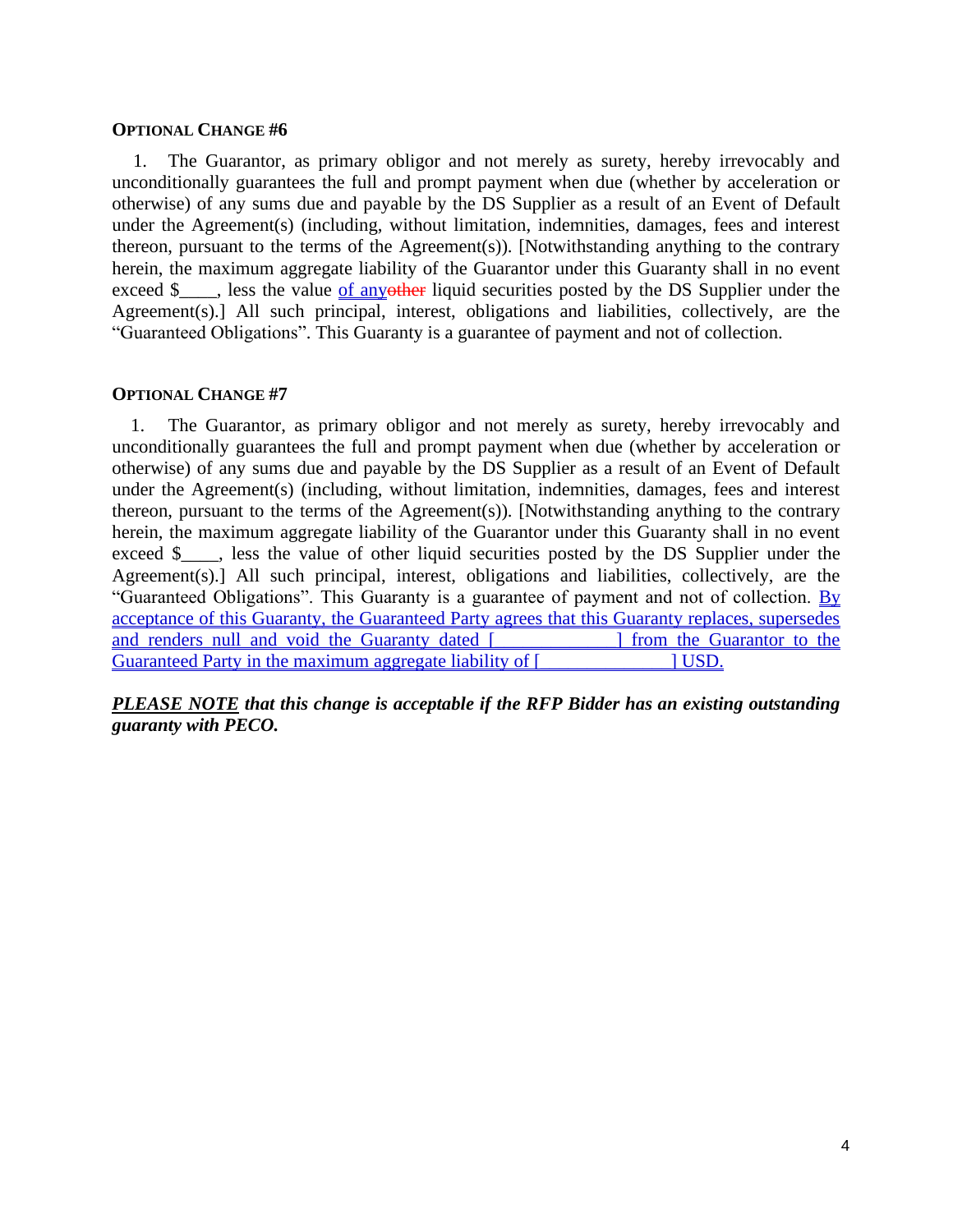### *Paragraph 2 - Original*

2. The Guarantor hereby waives diligence, acceleration, notice of acceptance of this Guaranty and notice of any liability to which it may apply, and waives presentment and all demands whatsoever except as noted herein, notice of protest, notice of dishonor or nonpayment of any such liability, suit or taking of other action by Guaranteed Party against, and any other notice to, any party liable thereon (including the Guarantor), filing of claims with a court in the event of the insolvency or bankruptcy of the DS Supplier, and any right to require a proceeding first against the DS Supplier.

# *Acceptable Modifications to Paragraph 2*

### **OPTIONAL CHANGE #8**

2. The Guarantor hereby waives diligence, acceleration, notice of acceptance of this Guaranty and notice of any liability to which it may apply, and waives presentment and all demands whatsoever except as noted herein, notice of protest, notice of dishonor or nonpayment of any such liability, suit or taking of other action by Guaranteed Party against, and any other notice to (except as explicitly provided herein), any party liable thereon (including the Guarantor), filing of claims with a court in the event of the insolvency or bankruptcy of the DS Supplier, and any right to require a proceeding first against the DS Supplier.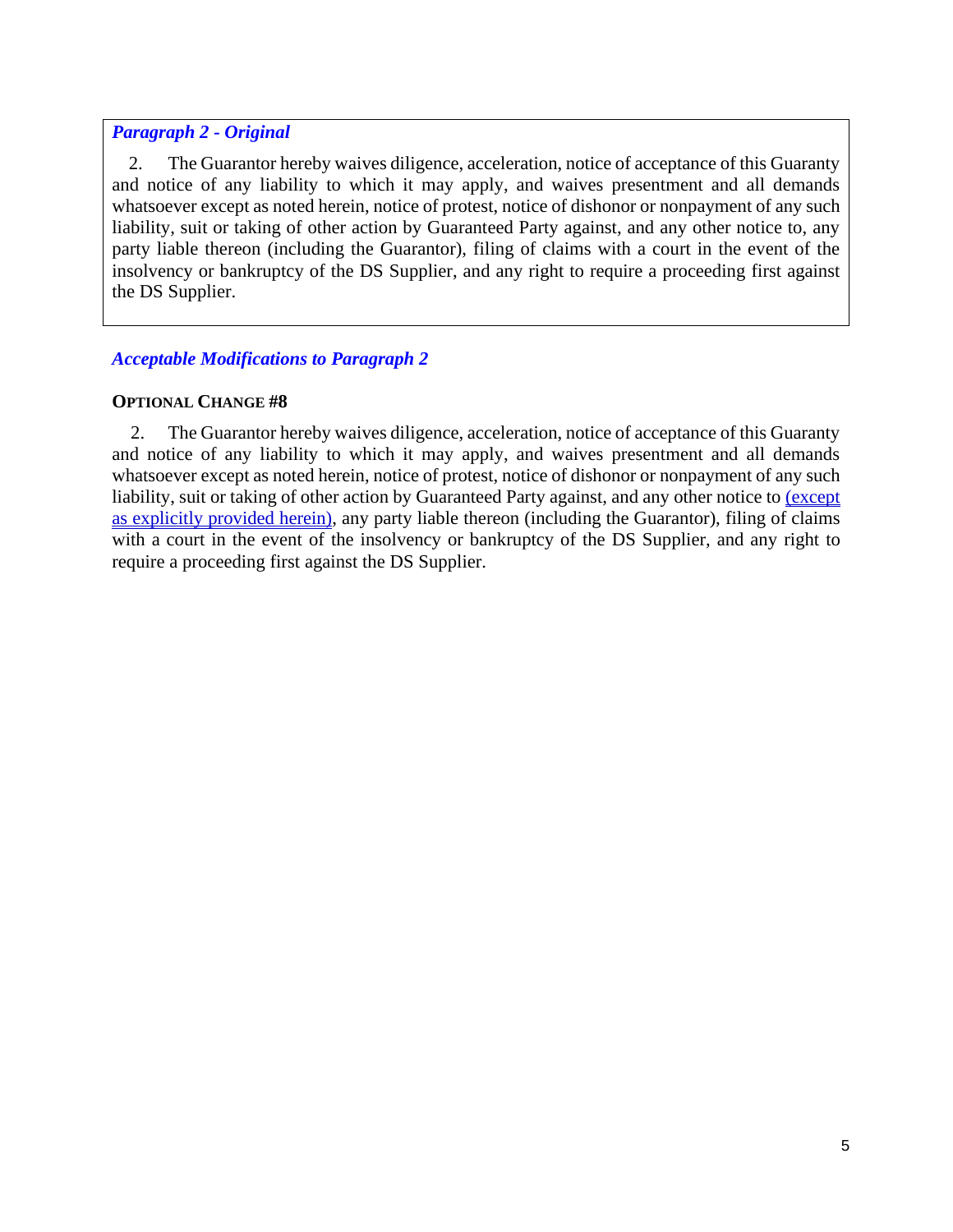#### *Paragraph 4 - Original*

4. Subject to the terms and conditions hereof, the obligations of the Guarantor under this Guaranty are absolute, irrevocable and unconditional and, shall not be released, discharged or otherwise affected by: (a) any extension, renewal, settlement, compromise, waiver, consent, discharge or release by the DS Supplier concerning any provision of the Agreement(s) governing any of the Guaranteed Obligations of the DS Supplier; (b) the rendering of any judgment against the DS Supplier or any action to enforce the same; (c) the existence, or extent of, any release, exchange, surrender, non-perfection or invalidity of any direct or indirect security for any of the Guaranteed Obligations; (d) any modification, amendment, waiver, extension of or supplement to any of the Agreement(s) or the Guaranteed Obligations agreed to from time to time by the DS Supplier and the Guaranteed Party; (e) any change in the corporate existence (including its constitution, laws, rules, regulations or powers), structure or ownership of the DS Supplier or the Guarantor, or any insolvency, bankruptcy, reorganization or other similar proceedings affecting the DS Supplier, its assets or the Guarantor; (f) the existence of any claim, set-off or other rights which the Guarantor may have at any time against the DS Supplier, the Guaranteed Party, whether in connection herewith or in connection with any unrelated transaction; provided that nothing herein shall prevent the assertion of any such claim by separate suit or compulsory counterclaim; and (g) the invalidity, irregularity or unenforceability in whole or in part of the Agreement(s) or any Guaranteed Obligations or any instrument evidencing any Guaranteed Obligations or the absence of any action to enforce the same.

#### *Acceptable Modifications to Paragraph 4*

#### **OPTIONAL CHANGE #9**

4. Subject to the terms and conditions hereof, the obligations of the Guarantor under this Guaranty are absolute, irrevocable and unconditional and, shall not be released, discharged or otherwise affected by: (a) any extension, renewal, settlement, compromise, waiver, consent, discharge or release by the DS Supplier concerning any provision of the Agreement(s) governing any of the Guaranteed Obligations of the DS Supplier; (b) the rendering of any judgment against the DS Supplier or any action to enforce the same; (c) the existence, or extent of, any release, exchange, surrender, non-perfection or invalidity of any direct or indirect security for any of the Guaranteed Obligations; (d) any modification, amendment, waiver, extension of or supplement to any of the Agreement(s) or the Guaranteed Obligations agreed to from time to time by the DS Supplier and the Guaranteed Party; (e) any change in the corporate existence (including its constitution, laws, rules, regulations or powers), structure or ownership of the DS Supplier or the Guarantor, or any insolvency, bankruptcy, reorganization or other similar proceedings affecting the DS Supplier, its assets or the Guarantor; (f) the existence of any claim, set-off or other rights which the Guarantor may have at any time against the DS Supplier, or the Guaranteed Party, whether in connection herewith or in connection with any unrelated transaction; provided that nothing herein shall prevent the assertion of any such claim by separate suit or compulsory counterclaim; and (g) the invalidity, irregularity or unenforceability in whole or in part of the Agreement(s) or any Guaranteed Obligations or any instrument evidencing any Guaranteed Obligations or the absence of any action to enforce the same.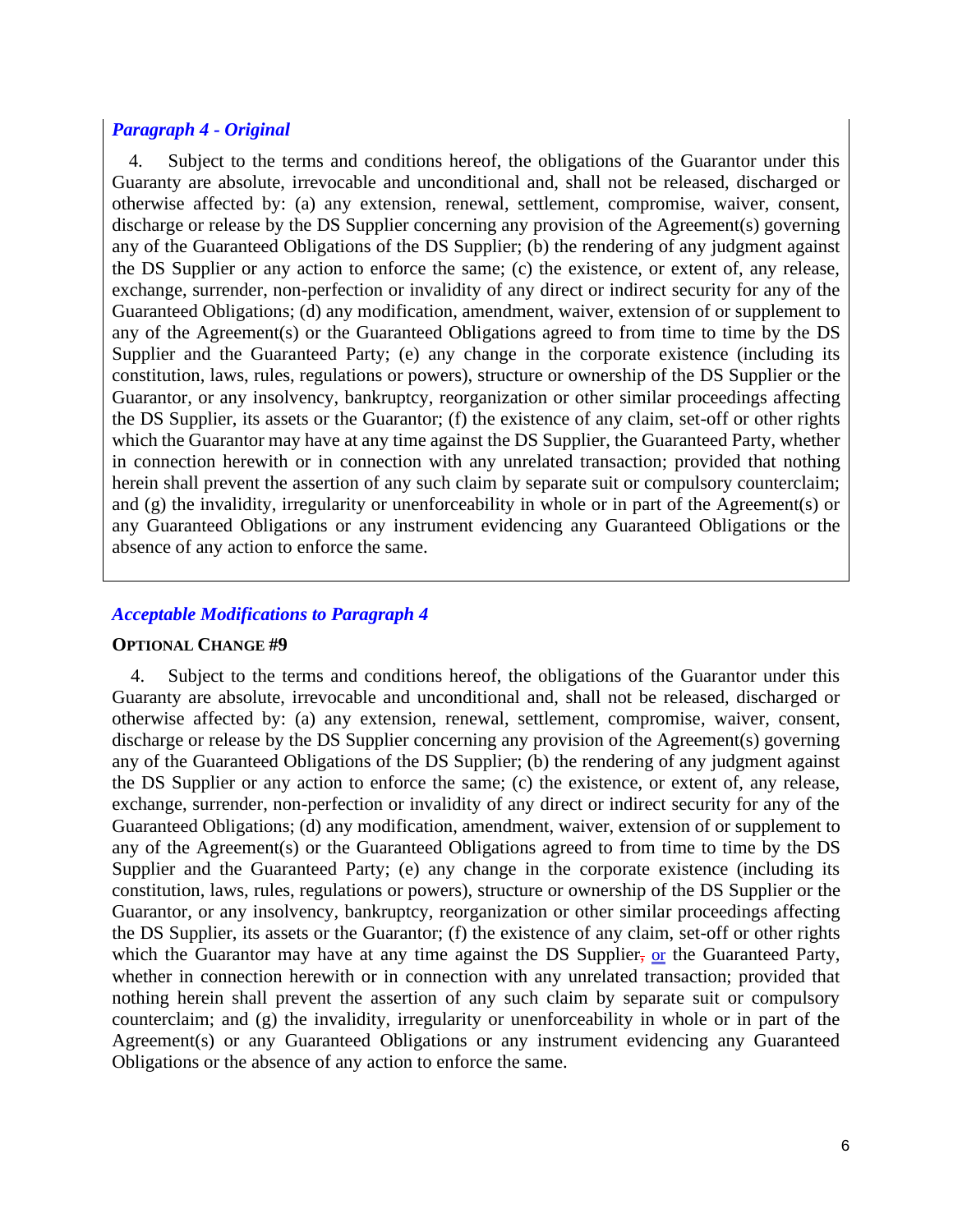### *Paragraph 5 - Original*

5. The Guarantor hereby irrevocably waives (a) any right of reimbursement or contribution, and (b) any right of salvage against the DS Supplier or any collateral security or guaranty or right of offset held by the Guaranteed Party therefor.

### *Acceptable Modifications to Paragraph 5*

### **OPTIONAL CHANGE #10**

5. **Until such time as the Guaranteed Obligations have been paid in full, the The Guarantor** hereby irrevocably waives (a) any right of reimbursement or contribution, and (b) any right of salvage against the DS Supplier or any collateral security or guaranty or right of offset held by the Guaranteed Party therefor.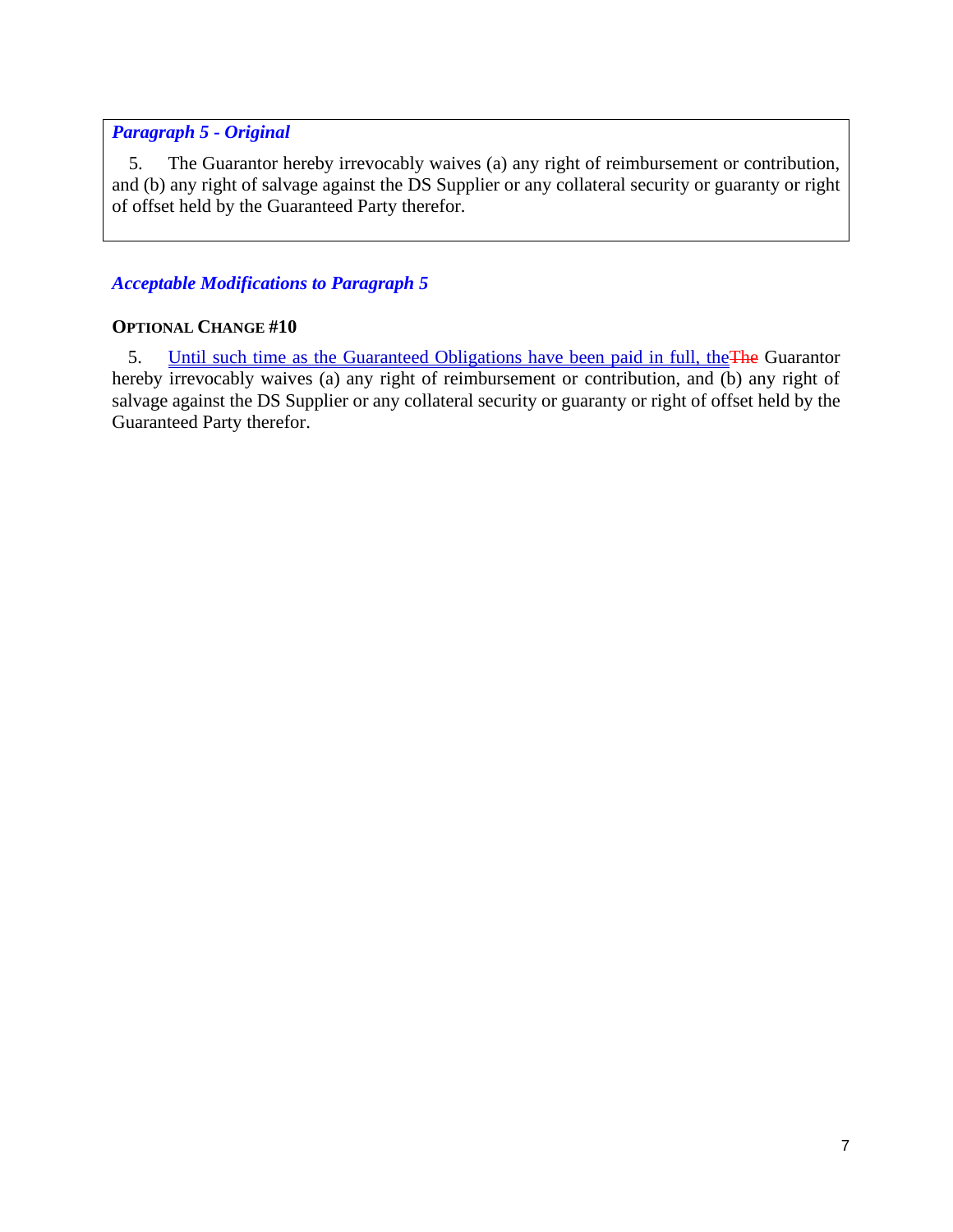#### *Paragraph 10 – Original*

10. The Guarantor's liability as guarantor shall continue and remain in full force and effect in the event that all or any part of any payment made hereunder or any obligation or liability guaranteed hereunder is recovered (as a fraudulent conveyance, preference or otherwise) rescinded or must otherwise be reinstated or returned due to bankruptcy or insolvency laws or otherwise. If claim is ever made upon the Guaranteed Party for repayment or recovery of any amount or amounts received from the Guarantor or the DS Supplier in payment or on account of any of the Guaranteed Obligations and the Guaranteed Party repays all or part of such amount by reason of (a) any judgment, decree or order of any court or administrative body having jurisdiction over such payee or any of its property, or (b) any settlement or compromise of any such claim effected by such payee with any such claimant (including the Guarantor), then and in such event the Guarantor agrees that any such judgment, decree, order, settlement or compromise shall be binding upon it, notwithstanding any revocation hereof or the cancellation of the Agreement(s) or other instrument evidencing any liability of the Guarantor, and the Guarantor shall be and remain liable to the Guaranteed Party hereunder for the amount so repaid or recovered to the same extent as if such amount had never originally been received by the Guaranteed Party.

#### *Acceptable Modifications to Paragraph 10*

#### **OPTIONAL CHANGE #11**

10. The Guarantor's liability as guarantor shall continue and remain in full force and effect in the event that all or any part of any payment made hereunder or any obligation or liability guaranteed hereunder is recovered (as a fraudulent conveyance, preference or otherwise) rescinded or must otherwise be reinstated or returned due to bankruptcy or insolvency laws or otherwise. If claim is ever made upon the Guaranteed Party for repayment or recovery of any amount or amounts received from the Guarantor or the DS Supplier in payment or on account of any of the Guaranteed Obligations and the Guaranteed Party repays all or part of such amount by reason of (a) any judgment, decree or order of any court or administrative body having jurisdiction over such payee or any of its property, or (b) any settlement or compromise of any such claim effected by such payee with any such claimant (including the Guarantor), then and in such event the Guarantor agrees that any such judgment, decree, order, settlement or compromise shall be binding upon it, notwithstanding any revocation hereof or the cancellation of the Agreement(s) or other instrument evidencing any liability of the Guarantor, and the Guarantor shall be and remain liable to the Guaranteed Party hereunder for the amount so repaid or recovered to the same extent as if such amount had never originally been received by the Guaranteed Party.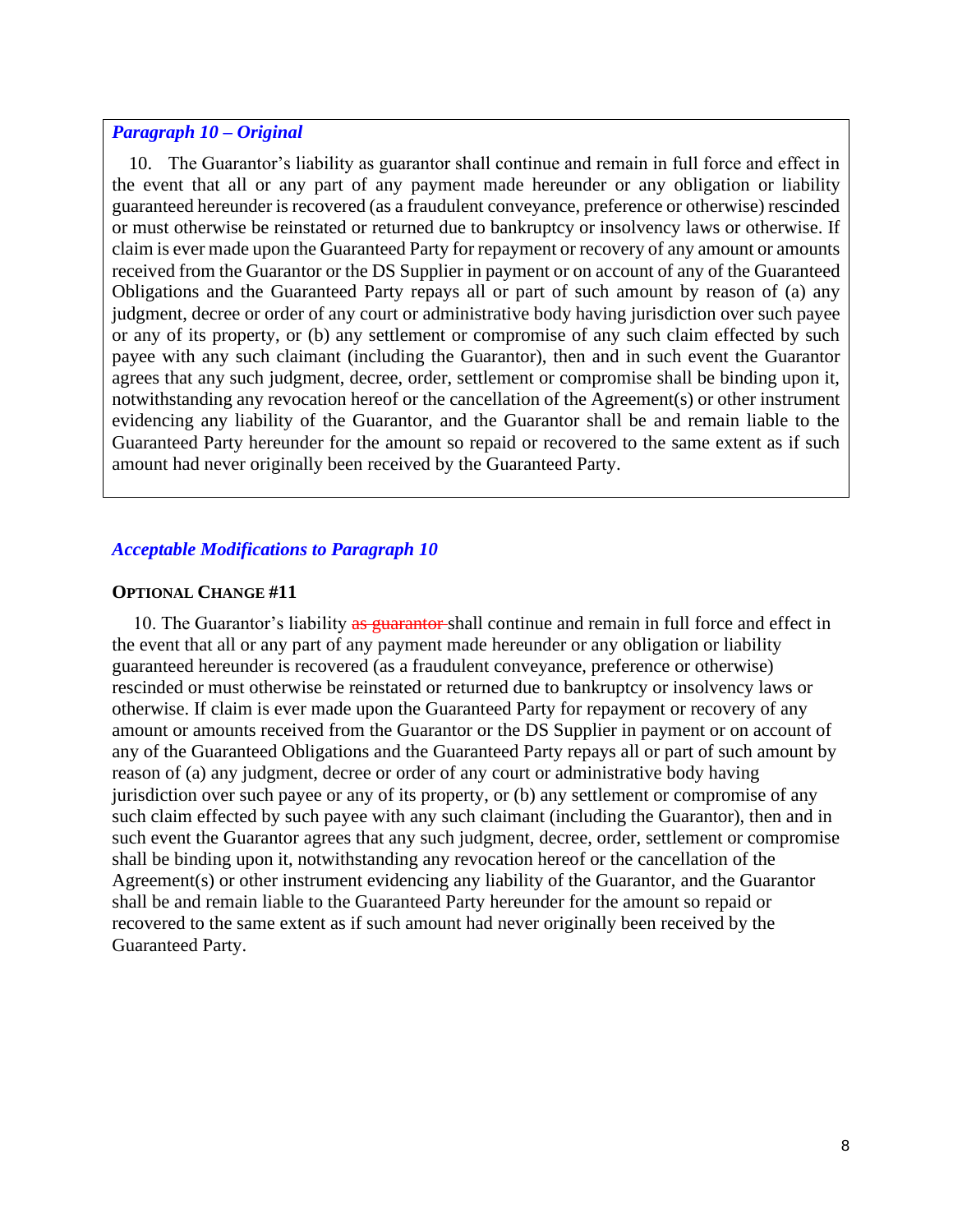#### *Paragraph 11 – Original*

11. Subject to Paragraph 10, this Guaranty shall remain in full force and effect until all Guaranteed Obligations have been fully and finally performed, at which point it will expire. The Guarantor may terminate this Guaranty upon thirty (30) days prior written notice to the Guaranteed Party which termination shall be effective only upon receipt by the Guaranteed Party of alternative means of security or credit support, as specified in the Agreement(s) and in a form reasonably acceptable to the Guaranteed Party. Upon the effectiveness of any such expiration or termination, the Guarantor shall have no further liability under this Guaranty, except with respect to the Guaranteed Obligations arising or created prior to the time the expiration or termination is effective, which Guaranteed Obligations shall remain guaranteed pursuant to the terms of this Guaranty until finally and fully performed.

#### *Acceptable Modifications to Paragraph 11*

#### **OPTIONAL CHANGE #12**

11. Subject to Paragraph 10, this Guaranty shall remain in full force and effect until all Guaranteed Obligations have been fully and finally performed, at which point it will expire. The Guarantor may terminate this Guaranty upon thirty (30) days prior written notice to the Guaranteed Party which termination shall be effective only upon receipt by the Guaranteed Party of alternative means of security or credit support, as specified in the Agreement(s) and in a form reasonably acceptable to the Guaranteed Party. Upon the effectiveness of any such expiration or termination, the Guarantor shall have no further liability under this Guaranty, except with respect to the Guaranteed Obligations arising or created prior to the time the expiration or termination is effective, which Guaranteed Obligations shall remain guaranteed pursuant to the terms of this Guaranty until finally and fully performed.

#### **OPTIONAL CHANGE #13**

11. Subject to Paragraph 10, this Guaranty shall remain in full force and effect until all Guaranteed Obligations have been fully and finally performed, at which point it will expire. The Guarantor may terminate this Guaranty upon thirty (30) days prior written notice to the Guaranteed Party which termination shall be effective only upon receipt by the Guaranteed Party of alternative means of security or credit support, as specified in the Agreement(s) and in a form reasonably acceptable to the Guaranteed Party. Upon the effectiveness of any such expiration or termination, the Guarantor shall have no further liability under this Guaranty, except with respect to the Guaranteed Obligations arising or created prior to the time thesuch expiration or termination is effective, which Guaranteed Obligations shall remain guaranteed pursuant to the terms of this Guaranty until finally and fully performed.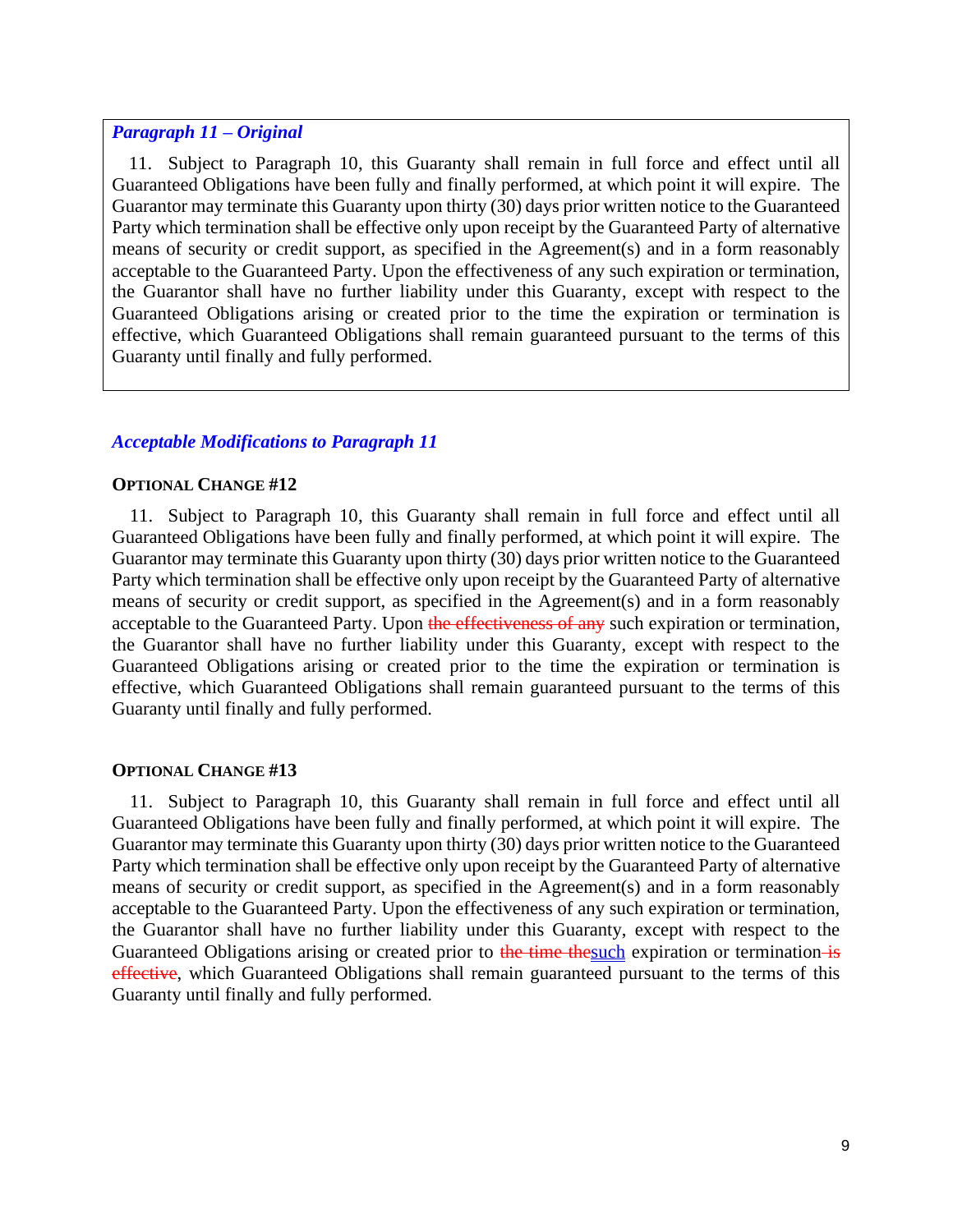# *Paragraph 12 - Original*

12. All notices and other communications hereunder shall be made at the addresses by hand delivery, by next day delivery service effective upon receipt, or by certified mail return receipt requested (effective upon scheduled weekday delivery day) or telefacsimile (effective upon receipt of evidence, including telefacsimile evidence, that telefacsimile was received)

# *Acceptable Modifications to Paragraph 12*

### **OPTIONAL CHANGE #14**

12. All payment demands, requests, instructions, notices and other communications hereunder shall be made at the addresses by hand delivery, by next day delivery service effective upon receipt, or by certified mail return receipt requested (effective upon scheduled weekday delivery day) or telefacsimile (effective upon receipt of evidence, including telefacsimile evidence, that telefacsimile was received).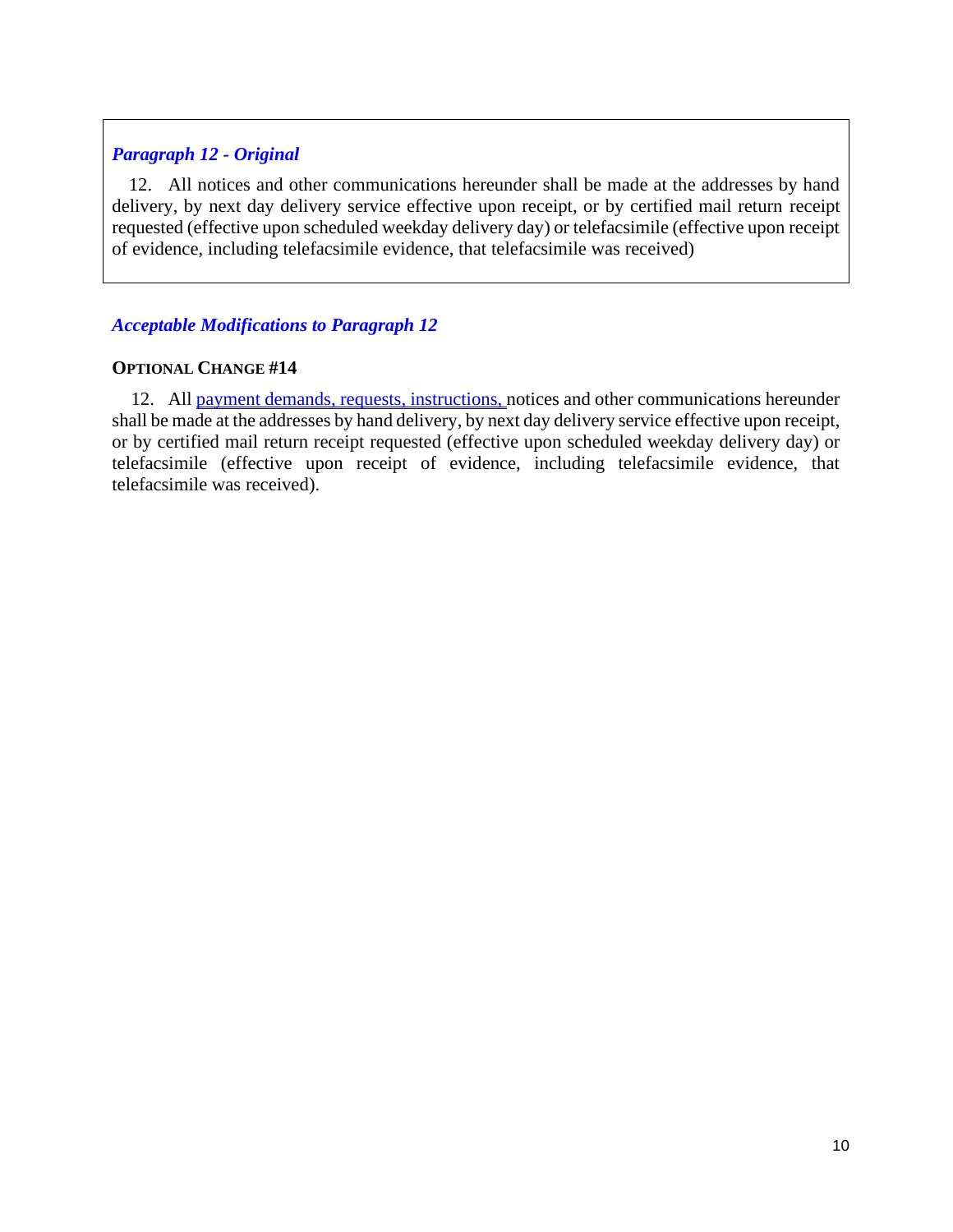#### *Paragraph 13 - Original*

13. The Guarantor represents and warrants that: (a) it is duly organized and validly existing under the laws of the jurisdiction in which it was organized and has the power and authority to execute, deliver, and perform this Guaranty; (b) no authorization, approval, consent or order of, or registration or filing with, any court or other governmental body having jurisdiction over the Guarantor is required on the part of the Guarantor for the execution, delivery and performance of this Guaranty except for those already made or obtained; (c) this Guaranty constitutes a valid and legally binding agreement of the Guarantor, and is enforceable against the Guarantor; and (d) the execution, delivery and performance of this Guaranty by the Guarantor have been and remain duly authorized by all necessary corporate or comparable action and do not contravene any provision of its [insert appropriate corporate organizational document, such as Declaration of Trust, Limited Liability Company Agreement, Articles of Incorporation and by-laws] or any law, regulation or contractual restriction binding on it or its assets.

### *Acceptable Modifications to Paragraph 13*

### **OPTIONAL CHANGE #15**

13. The Guarantor represents and warrants that: (a) it is duly organized and validly existing under the laws of the jurisdiction in which it was organized and has the power and authority to execute, deliver, and perform this Guaranty; (b) no authorization, approval, consent or order of, or registration or filing with, any court or other governmental body having jurisdiction over the Guarantor is required on the part of the Guarantor for the execution, delivery and performance of this Guaranty except for those already made or obtained; (c) this Guaranty constitutes a valid and legally binding agreement of the Guarantor, and is enforceable against the Guarantor, except as such enforcement may be limited by the effect of any applicable bankruptcy, insolvency, reorganization, moratorium or similar laws affecting creditors' rights generally and by general principles of equity; and (d) the execution, delivery and performance of this Guaranty by the Guarantor have been and remain duly authorized by all necessary corporate or comparable action and do not contravene any provision of its [insert appropriate corporate organizational document, such as Declaration of Trust, Limited Liability Company Agreement, Articles of Incorporation and by-laws] or any law, regulation or contractual restriction binding on it or its assets.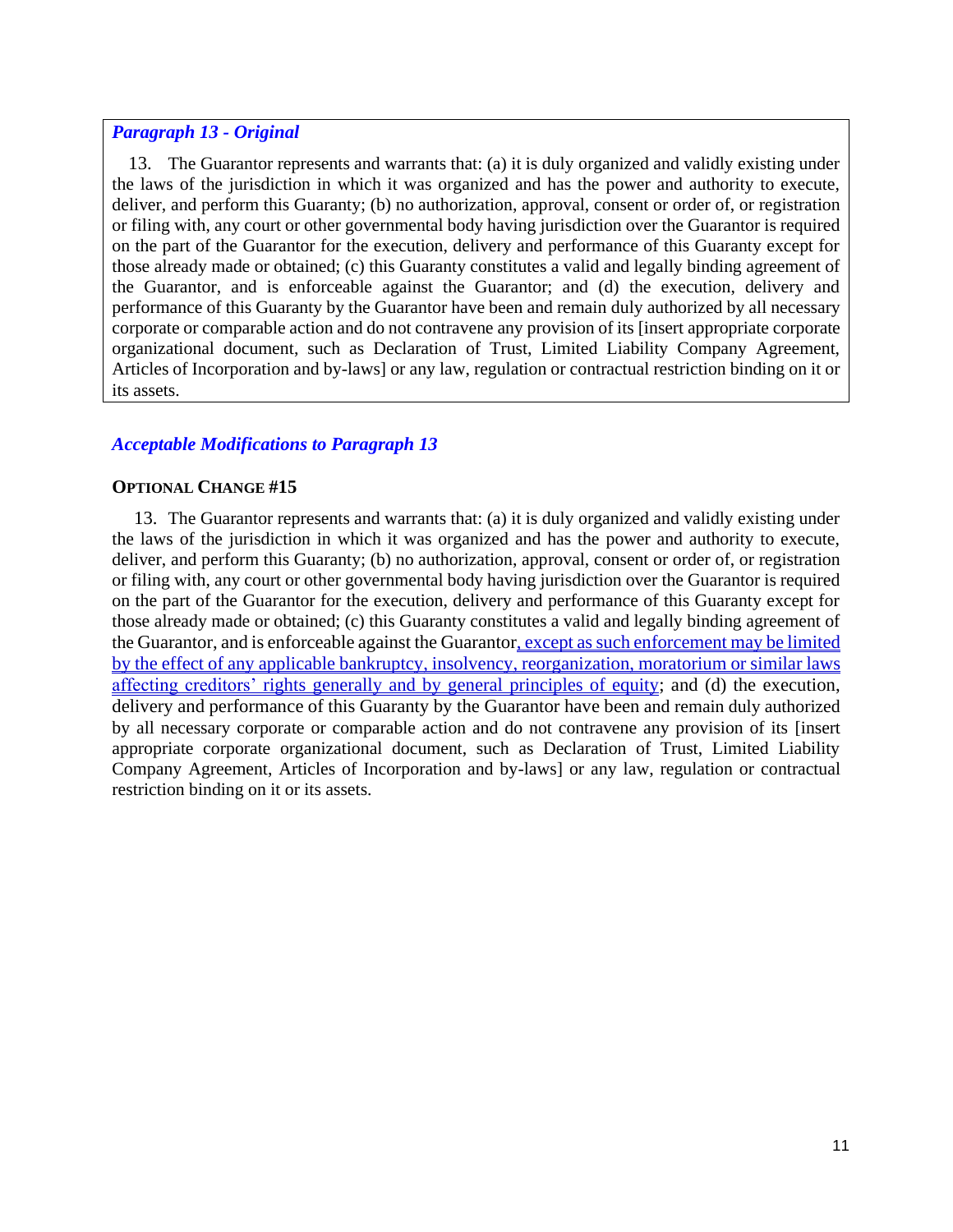#### *Paragraph 14 – Original*

14. This Guaranty and the rights and obligations of the DS Supplier and the Guarantor hereunder shall be construed in accordance with and governed by the laws of the Commonwealth of Pennsylvania. The Guarantor and Guaranteed Party jointly and severally agree and irrevocably submit to the exclusive jurisdiction of state and federal courts located in the Commonwealth of Pennsylvania over any disputes arising or relating to this Guaranty and waive and agree not to assert as a defense any objections to venue or inconvenient forum. The Guarantor and the Guaranteed Party consent to and grant any such court jurisdiction over the person of such party and over the subject matter of such dispute and agree that summons or other legal process in connection with any such action or proceeding shall be deemed properly and effectively served when sent by certified U.S. mail, return receipt requested, to the address of the other party set forth in Paragraph 12 hereof, or in such other manner as may be permitted by law. The Guarantor and the Guaranteed Party each hereby irrevocably waives any and all rights to trial by jury with respect to any legal proceeding arising out of or relating to this Guaranty.

#### *Acceptable Modifications to Paragraph 14*

#### **OPTIONAL CHANGE #16**

14. This Guaranty and the rights and obligations of the DS Supplier and the Guarantor hereunder shall be construed in accordance with and governed by the laws of the Commonwealth of Pennsylvania. The Guarantor and Guaranteed Party jointly and severally agree and irrevocably submit to the exclusive jurisdiction of state and federal courts located in the Commonwealth of Pennsylvania over any disputes arising or relating to this Guaranty and waive and agree not to assert as a defense any objections to such venue-or, including the defense of inconvenient forum.

#### **OPTIONAL CHANGE #17**

14. This Guaranty and the rights and obligations of the DS Supplier and the Guarantor hereunder shall be construed in accordance with and governed by the laws of the Commonwealth of PennsylvaniaState of New York. The Guarantor and Guaranteed Party jointly and severally agree and irrevocably submit to the exclusive jurisdiction of state and federal courts located in the Commonwealth of Pennsylvania over any disputes arising or relating to this Guaranty and waive and agree not to assert as a defense any objections to venue or inconvenient forum.

#### **OPTIONAL CHANGE #18**

14. This Guaranty and the rights and obligations of the DS Supplier and the Guarantor hereunder shall be construed in accordance with and governed by the laws of the Commonwealth of Pennsylvania. The Guarantor and Guaranteed Party jointly and severally agree and irrevocably submit to the exclusive jurisdiction of state and federal courts located in the Commonwealth of Pennsylvania over any disputes arising or relating to this Guaranty and waive and agree not to assert as a defense any objections to venue or inconvenient forum. The Guarantor and the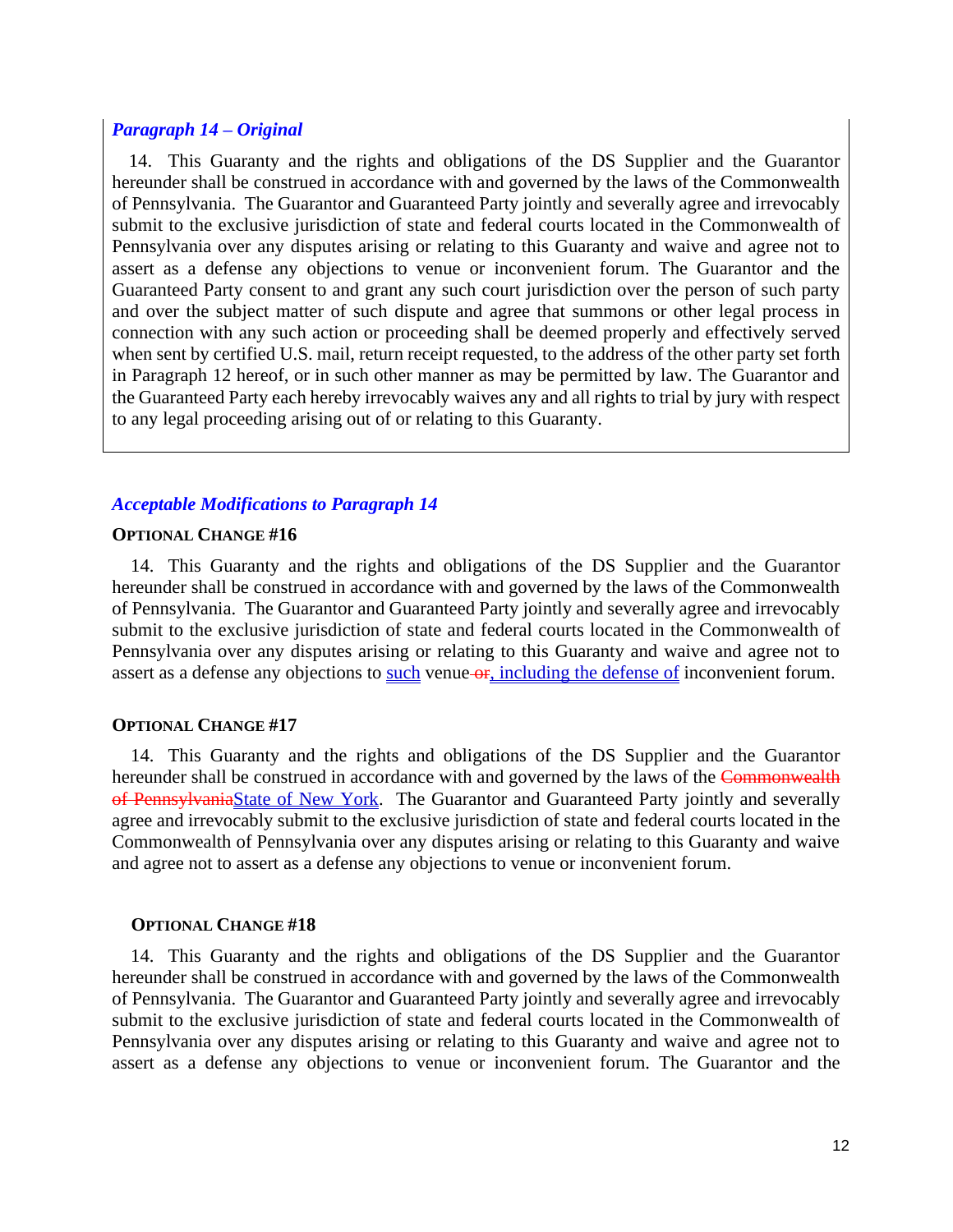Guaranteed Party consent to and grant any such court jurisdiction over the person of such party and over the subject matter of such dispute and agree that summons or other legal process in connection with any such action or proceeding shall be deemed properly and effectively served when sent by certified  $U.S.$  mail, return receipt requested, to the address of the other party set forth in Paragraph 12 hereof, or in such other manner as may be permitted by law. The Guarantor and the Guaranteed Party each hereby irrevocably waives any and all rights to trial by jury with respect to any legal proceeding arising out of or relating to this Guaranty.

#### **OPTIONAL CHANGE #19**

14. This Guaranty and the rights and obligations of the DS Supplier and the Guarantor hereunder shall be construed in accordance with and governed by the laws of the Commonwealth of PennsylvaniaState of New York. The Guarantor and Guaranteed Party jointly and severally agree and irrevocably submit to the exclusive jurisdiction of state and federal courts located in the Commonwealth of PennsylvaniaState of New York over any disputes arising or relating to this Guaranty and waive and agree not to assert as a defense any objections to venue or inconvenient forum.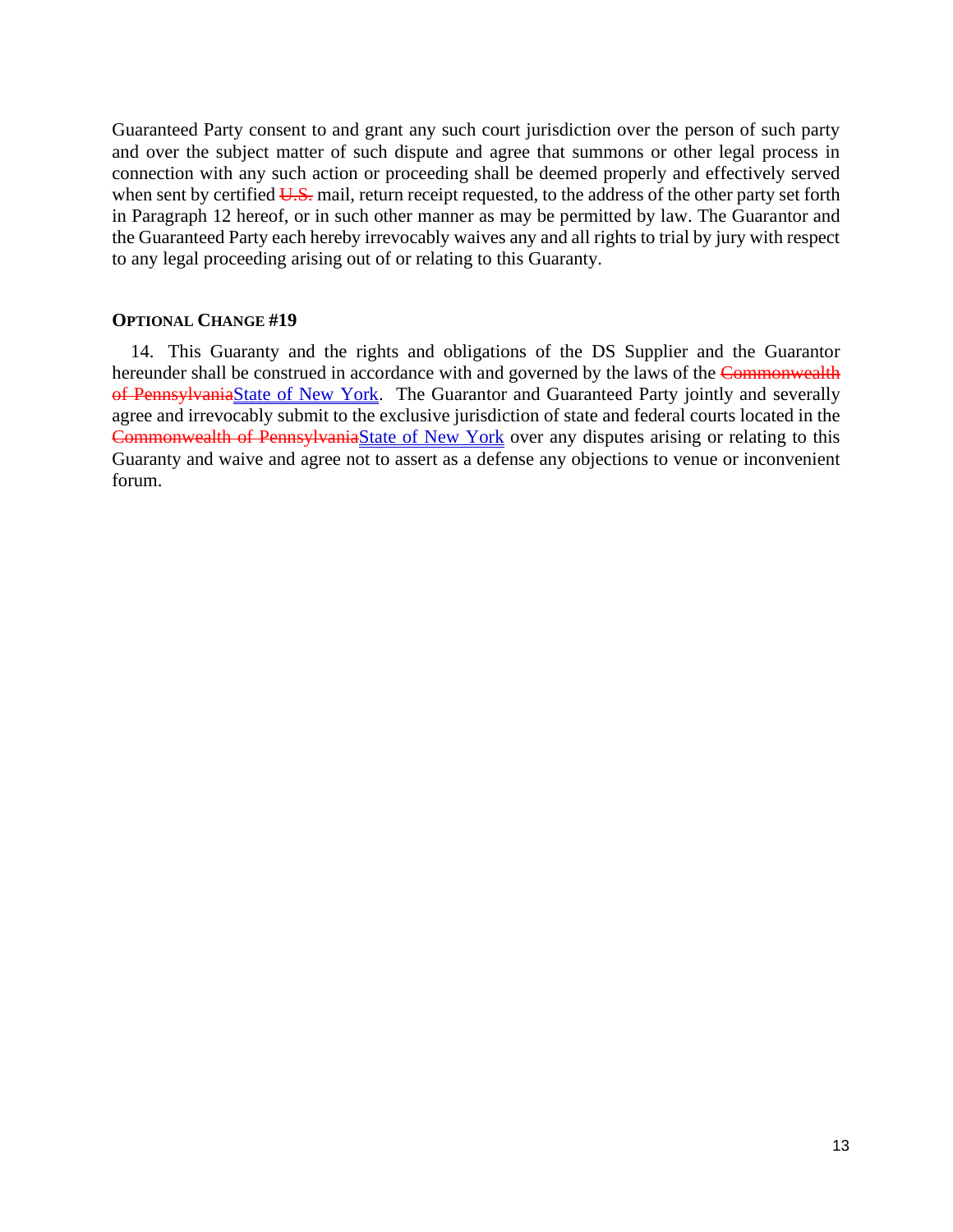### *Paragraph 17 – Original*

17. If the Guarantor is a trust: no trustee of the Guarantor shall be held to any liability whatsoever for any obligation under this Guaranty, and this Guaranty shall not be enforceable against any such trustee in their or its, his or her individual capacities or capacity; and this Guaranty shall be enforceable against the trustees of the Guarantor only as such, and every person, firm, association, trust or corporation having any claim or demand arising under this Guaranty and relating to the Guarantor or any trustee of the Guarantor shall look solely to the trust estate of the Guarantor for the payment or satisfaction thereof.

### *Acceptable Modifications to Paragraph 17*

#### **OPTIONAL CHANGE #20**

17. If the Guarantor is a trust: no trustee of the Guarantor shall be held to any liability whatsoever for any obligation under this Guaranty, and this Guaranty shall not be enforceable against any such trustee in their or its, his or her individual capacities or capacity; and this Guaranty shall be enforceable against the trustees of the Guarantor only as such, and every person, firm, association, trust or corporation having any claim or demand arising under this Guaranty and relating to the Guarantor or any trustee of the Guarantor shall look solely to the trust estate of the Guarantor for the payment or satisfaction thereof.

*Provided that the entity named as the Guarantor is NOT a trust, this change is acceptable.*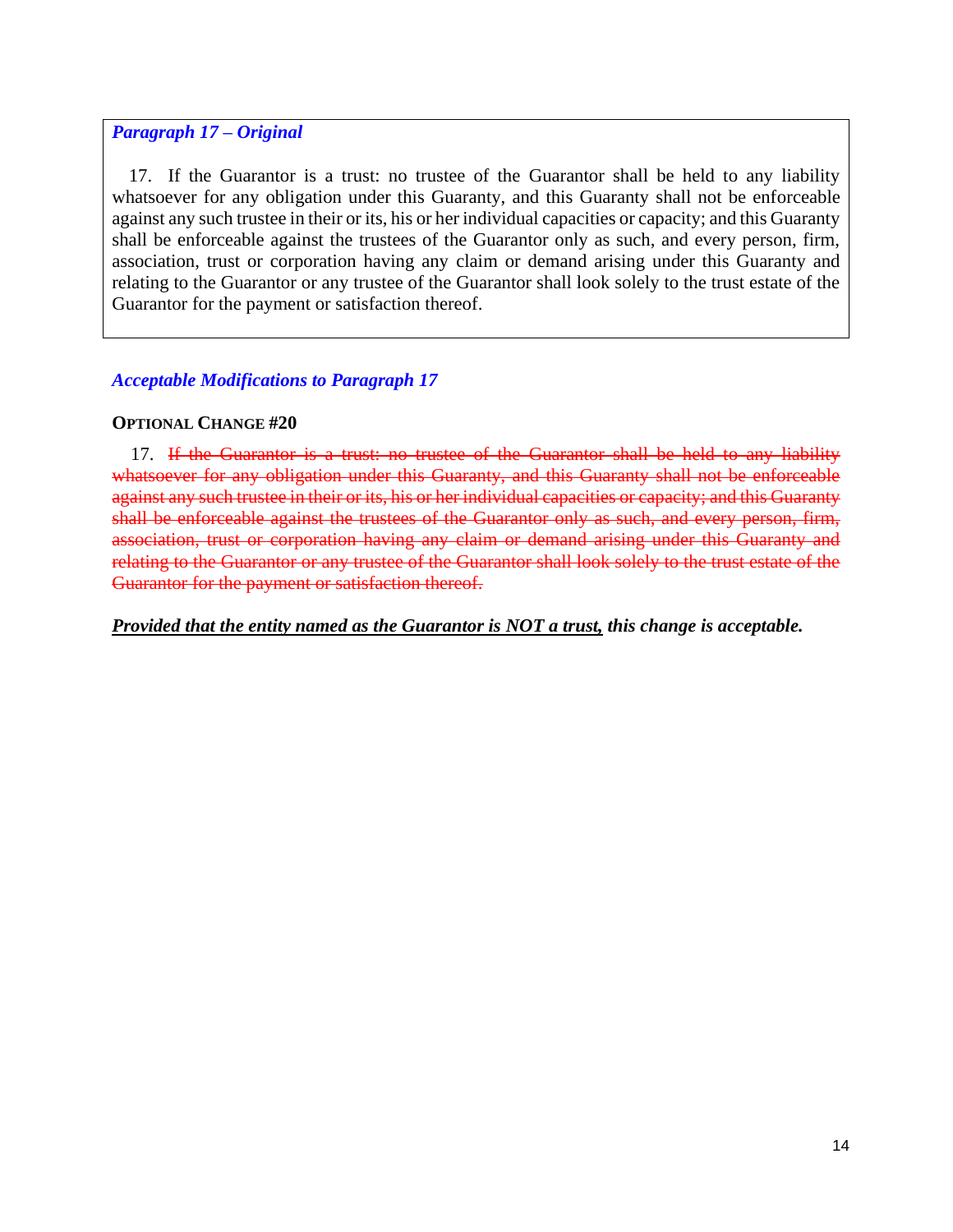*Closing Paragraph and Signature Block - Original*

IN WITNESS WHEREOF, the Guarantor and the Guaranteed Party have caused this Guaranty to be executed and delivered as of the date first written above to be effective as of the earliest effective date of any of the Agreement(s).

Accepted and Agreed to:

| [GUARANTOR]           |
|-----------------------|
|                       |
|                       |
|                       |
| Date:                 |
|                       |
| PECO ENERGY COMPANY   |
|                       |
|                       |
|                       |
| Date: $\qquad \qquad$ |

### *Acceptable Modifications to the Closing Paragraph and Signature Block*

### **OPTIONAL CHANGE #21**

IN WITNESS WHEREOF, the Guarantor and the Guaranteed Party have caused this Guaranty to be executed and delivered as of the date first written above to be effective as of the earliest effective date of any of the Agreement(s).

Accepted and Agreed to:

| [GUARANTOR] |
|-------------|
|             |
|             |
| Title:      |
| Date:       |
|             |

| Signature: |  |
|------------|--|
| Name:      |  |
| Title:     |  |
| Date:      |  |

| PECO ENERGY COMPANY |
|---------------------|
| $Sigma =$           |
| Name:               |
| Title:              |
| Date:               |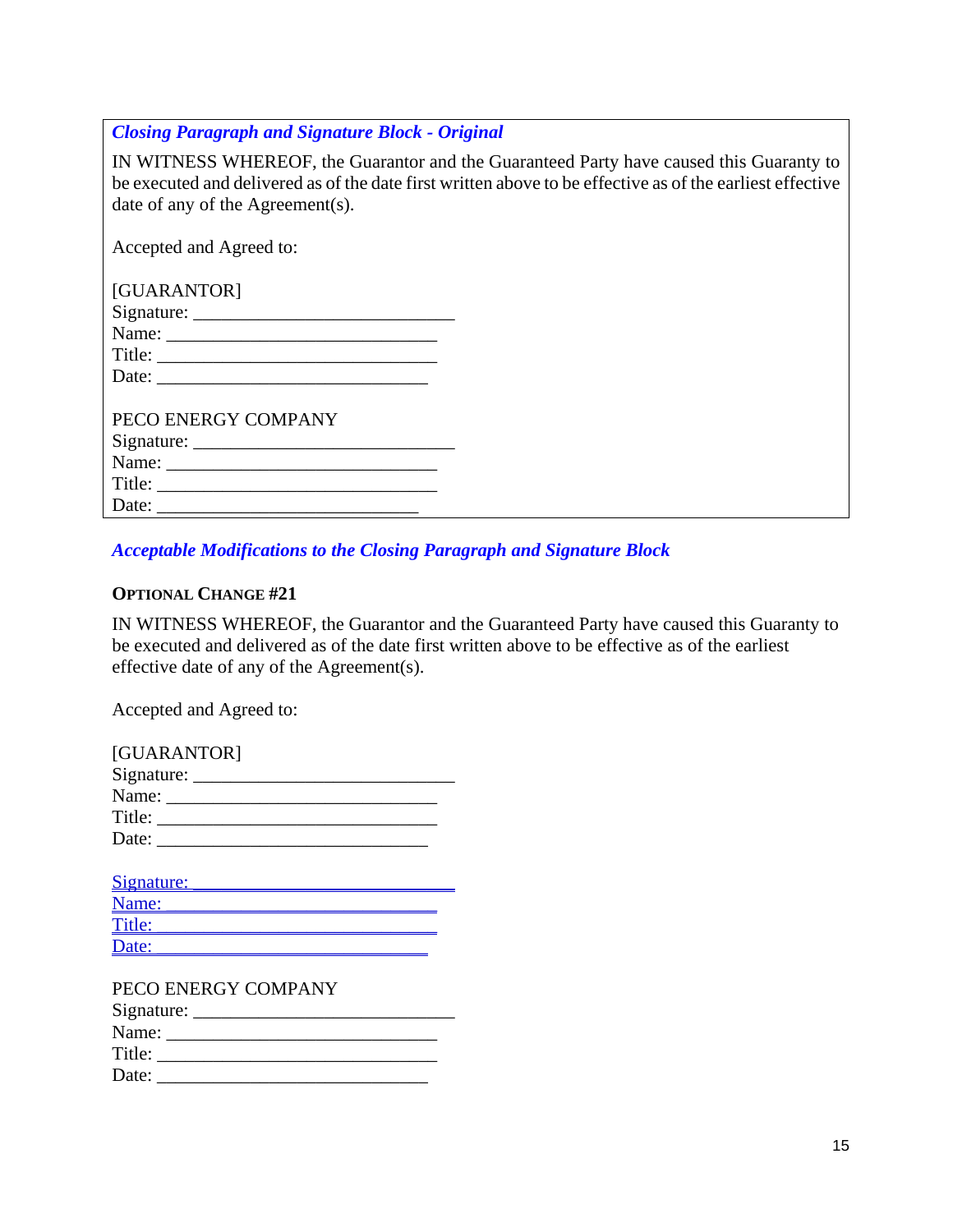# **MODIFICATIONS REQUIRED FOR AN ADDITIONAL GUARANTOR**

#### **OPTIONAL CHANGE #22**

### **Please note that ALL THREE of the following modifications are required to add an Additional Guarantor.**

#### *Required Modifications to Preamble*

THIS GUARANTY (this "Guaranty"), dated as of \_\_\_\_\_\_\_\_\_\_\_\_\_\_\_\_\_\_\_\_\_\_\_\_\_\_\_\_\_\_, 20\_\_, is made by  $\qquad \qquad$  (the "Guarantor"), a\_\_\_\_\_\_\_\_\_\_\_\_\_\_\_\_\_\_\_\_\_organized and existing under the laws of \_\_\_\_\_\_\_\_\_\_\_\_ [a state of the United States or of the District of Columbia] and  $($ the "Additional Guarantor"), a \_\_\_\_\_\_\_\_\_\_\_\_\_\_\_\_\_\_\_\_\_ organized and existing under the laws of [a state of the United States or of the District of Columbia], in favor of PECO Energy Company (the "Guaranteed Party"), a corporation organized and existing under the laws of the Commonwealth of Pennsylvania. Terms not defined herein shall have the meanings given to them in the PECO Energy Company Pennsylvania Default Service Supplier Master Agreement dated . 20 (as amended, modified or extended from time to time, the "Agreement(s)"), between the Guaranteed Party and \_\_\_\_\_\_\_\_\_\_\_\_\_\_\_\_\_\_\_\_\_\_\_, a organized and existing under the laws of \_\_\_\_\_\_\_\_\_\_\_\_(the "DS Supplier"). This Guaranty is made by Guarantor in consideration for, and as an inducement for the Guaranteed Party to enter into, the Agreement(s) with the DS Supplier. Guarantor, subject to the terms and conditions hereof, hereby unconditionally, irrevocably and absolutely guarantees to the Guaranteed Party the full and prompt payment when due, subject to any applicable grace period, of all payment obligations of the DS Supplier to the Guaranteed Party arising out of the Agreement(s). Without limiting the generality of the foregoing, Guarantor further agrees as follows:

### *If the Guarantor is a foreign entity, the parenthetical "[a state of the United States or of the district of Columbia]" must be deleted.*

#### *Required Additional Paragraph 18*

18. Additional Guarantor joins this Guaranty and agrees to be jointly and severally liable with Guarantor for each and all of the obligations and responsibilities of the Guarantor pursuant to this Guaranty. Guarantor agrees and acknowledges that Additional Guarantor has assumed the obligations described in this Paragraph 18 and that such assumption in no way limits or restricts Guarantor's obligations hereunder or Guaranteed Party's rights to enforce said obligations.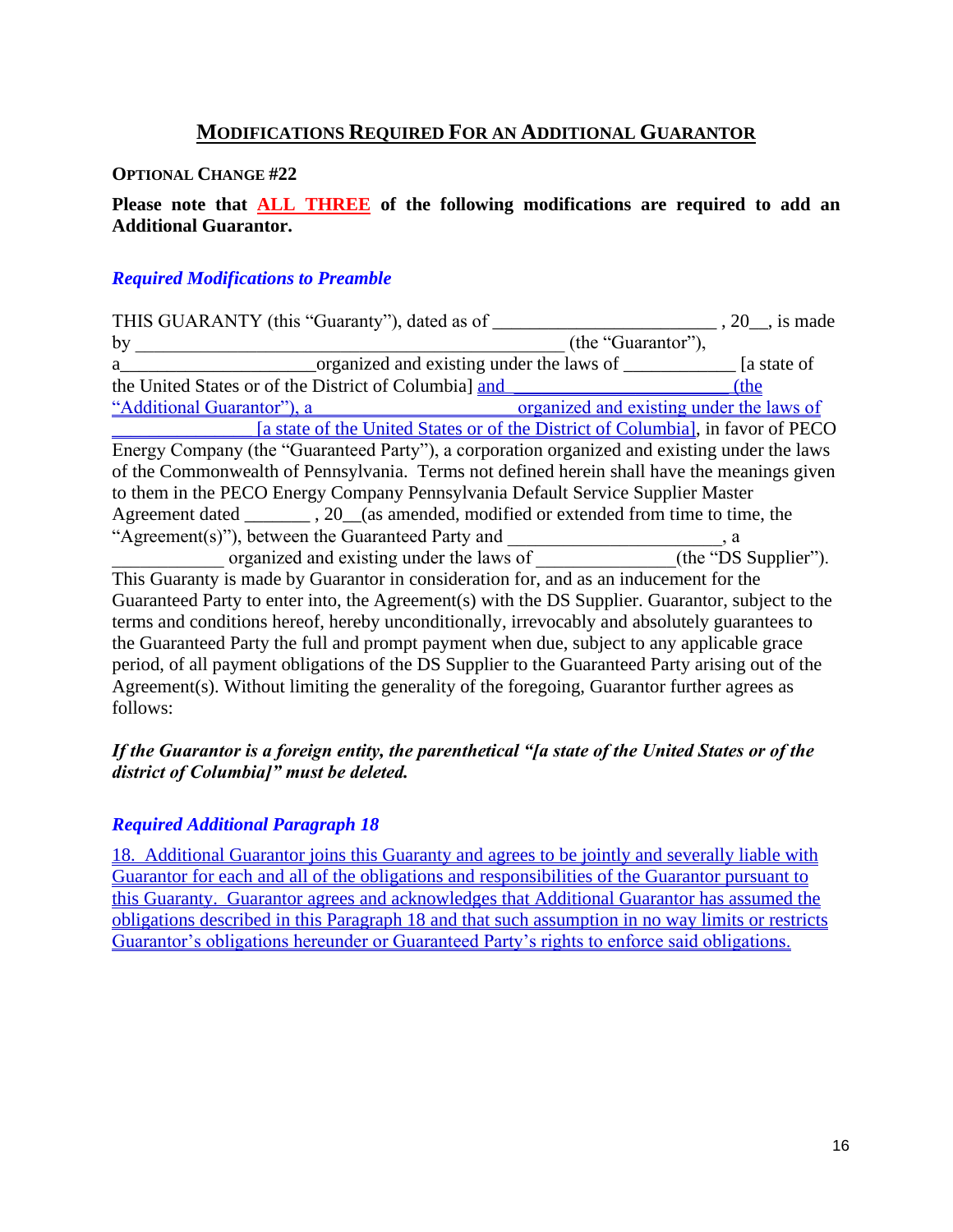# *Required Modifications to Closing Paragraph and Signature Block*

IN WITNESS WHEREOF, the Guarantor and the Additional Guarantor and the Guaranteed Party have caused this Guaranty to be executed and delivered as of the date first written above to be effective as of the earliest effective date of any of the Agreement(s).

Accepted and Agreed to:

| [GUARANTOR] |  |
|-------------|--|
|             |  |
| Name:       |  |
| Title:      |  |
| Date:       |  |

| [ADDITIONAL GUARANTOR] |
|------------------------|
| Signature:             |
| Name:                  |
| Title:                 |
| Date:                  |
|                        |

| PECO ENERGY COMPANY |  |
|---------------------|--|
|                     |  |
|                     |  |
| Title:              |  |
| Date:               |  |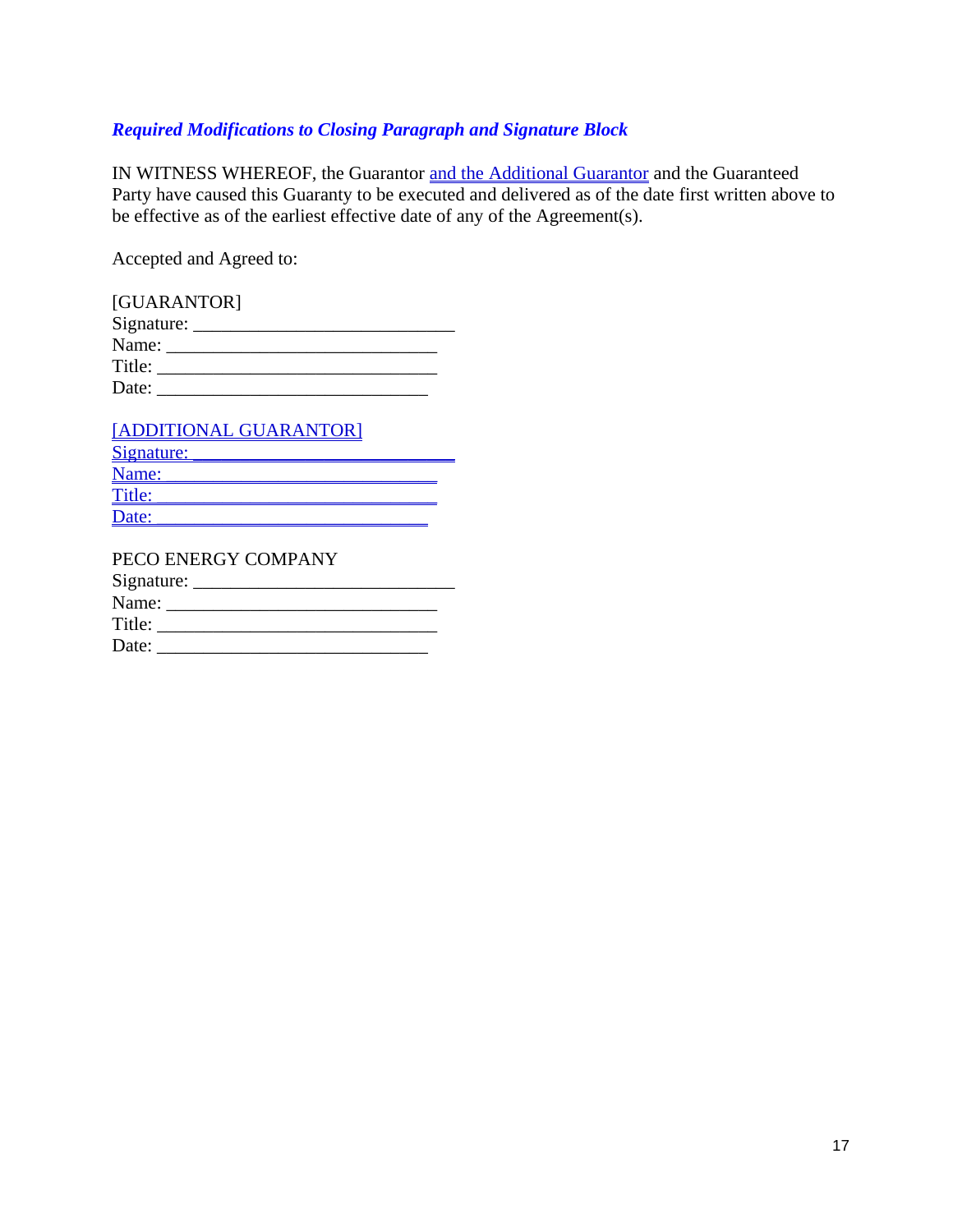#### **OPTIONAL CHANGE #23**

### **Please note that ALL THREE of the following modifications are required to add an Additional Guarantor.**

#### *Required Modifications to Preamble*

THIS GUARANTY (this "Guaranty"), dated as of \_\_\_\_\_\_\_\_\_\_\_\_\_\_\_\_\_\_\_\_\_\_\_\_\_\_\_\_\_\_, 20\_\_, is made by  $\qquad \qquad$  (the "Guarantor"), a\_\_\_\_\_\_\_\_\_\_\_\_\_\_\_\_\_\_\_\_\_\_\_\_\_\_\_\_organized and existing under the laws of \_\_\_\_\_\_\_\_\_\_\_\_\_\_\_\_\_ [a state of the United States or of the District of Columbia] and  $(the$ "Additional Guarantor"), a \_\_\_\_\_\_\_\_\_\_\_\_\_\_\_\_\_\_\_\_\_ organized and existing under the laws of \_\_\_\_\_\_\_\_\_\_\_\_\_\_\_ [a state of the United States or of the District of Columbia], in favor of PECO Energy Company (the "Guaranteed Party"), a corporation organized and existing under the laws of the Commonwealth of Pennsylvania. Terms not defined herein shall have the meanings given to them in the PECO Energy Company Pennsylvania Default Service Supplier Master Agreement dated \_\_\_\_\_\_\_ , 20\_\_(as amended, modified or extended from time to time, the "Agreement(s)"), between the Guaranteed Party and \_\_\_\_\_\_\_\_\_\_\_\_\_\_\_\_\_\_\_\_\_\_\_, a  $\overline{\text{organized}}$  and existing under the laws of  $\overline{\text{the "DS} }$  Supplier"). This Guaranty is made by Guarantor in consideration for, and as an inducement for the Guaranteed Party to enter into, the Agreement(s) with the DS Supplier. Guarantor, subject to the terms and conditions hereof, hereby unconditionally, irrevocably and absolutely guarantees to the Guaranteed Party the full and prompt payment when due, subject to any applicable grace period, of all payment obligations of the DS Supplier to the Guaranteed Party arising out of the Agreement(s). Without limiting the generality of the foregoing, Guarantor further agrees as follows:

### *If the Guarantor is a foreign entity, the parenthetical "[a state of the United States or of the district of Columbia]" must be deleted.*

#### *Required Additional Paragraph 18*

18. Additional Guarantor joins this Guaranty and agrees to be jointly and severally liable with Guarantor for each and all of the obligations and responsibilities of the Guarantor pursuant to this Guaranty subject to such limitations set forth herein together with the rights afforded to the Guarantor; provided, however that Additional Guarantor shall not be obligated to comply with the creditworthiness requirements under the Agreement(s), including without limitation, the requirement to be rated by credit rating agencies. Guarantor agrees and acknowledges that Additional Guarantor has assumed the obligations described in this Paragraph 18 and that such assumption in no way limits or restricts Guarantor's obligations hereunder or Guaranteed Party's rights to enforce said obligations.